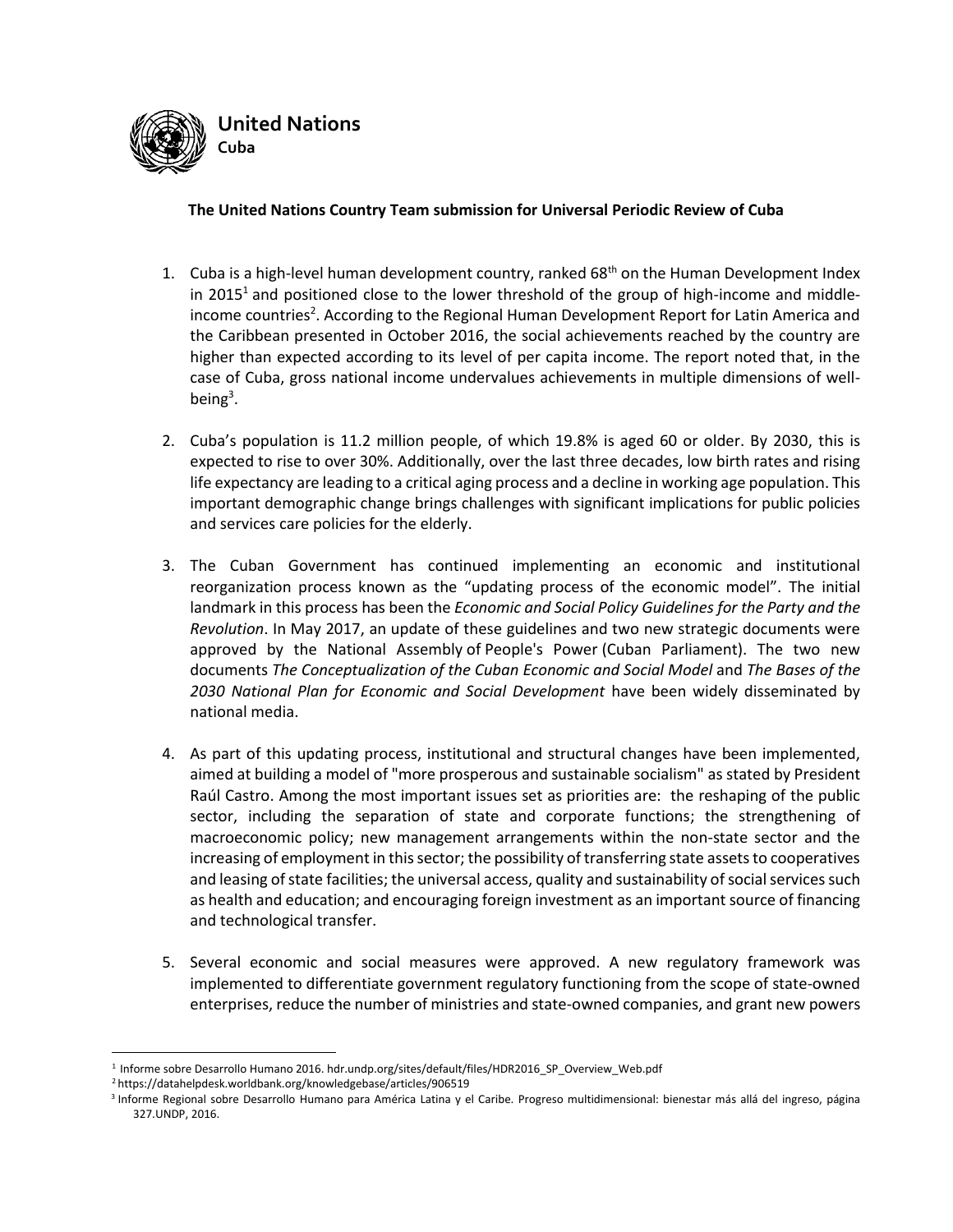to state-run enterprises to increase efficiency. Experimental change in local government management with increasing levels of decentralization is being conducted.

- 6. A new Labour Code came into effect, which includes the non-state sector and regulates work relations among natural persons. The monitoring of experiences with new non-agricultural cooperatives continued and the numbers of free-lance workers (non-state sector) increased. More than 400<sup>4</sup> non-agricultural experimental cooperatives have been established and the selfemployment sector now includes more than 29% of workers<sup>5</sup>. In August 2017, the Cuban [government](http://www.telesurtv.net/english/news/US-Reaffirms-Decades-Long-Economic-Blockade-Against-Cuba-20161118-0020.html) announced that the issuance of new self-employment licenses was temporarily suspended in order to put in place new regulations to avoid tax evasion incidents and other misconduct. Housing related measures were approved that included new subsidy regulations and a new policy on transferring ownership of homes previously provided by the State. A gender strategy to promote gender equality at all levels of the Cuban agricultural system was approved by the Ministry of Agriculture in 2016.
- 7. Regarding the announced Process of Monetary and Exchange Rate Unification, methodologies for price formation and bookkeeping were defined, which will come into effect at the moment of the unification, and the government authorized the acquisition of goods in Cuban pesos (the currency that will remain in circulation after the unification) in stores where business was conducted only in convertible pesos. This process has lasted four years since the announcement.
- 8. Since 2015, as a result of external debt renegotiation processes with key foreign creditors, limited access to new medium- and long-term international loans was possible and there was an improvement in Cuba's risk rating. This improved external financial situation contrasted with significant domestic financial constraints. In the last two years, the economy has been experiencing modest or negative GDP growth. At the end of the first semester of 2017, GDP growth was about 1.1%.
- 9. In 2015, Cuba played an active role in the intergovernmental negotiations of both the Agenda 2030 for Sustainable Development and the Conference of Parties on Climate Change (COP21). President Raúl Castro participated in the Summit on Sustainable Development and the Meeting of World Leaders for Gender Equality and Empowerment of Women in New York in September 2015. The country is also a member of the Inter-Institutional Group of Experts on indicators of the Sustainable Development Goals (SDGs). Following up on its international commitments, Cuba confirmed the Paris Agreement on Climate Change in December 2016.
- 10. In 2017, Cuban parliament approved the "Tarea Vida", which turns the need to introduce climate change adaptation and mitigation into State policy. This initiative is seen by national authorities as the most comprehensive sustainable development policy to date as it sets specific benchmarks and locations for short-, medium- and long-term. This is particularly relevant as Cuba is regularly affected by extreme meteorological phenomena, such as hurricanes and drought.
- 11. Recently, the country was severely affected by two hurricanes, Matthew in 2016 and Irma in 2017, and a four-year drought affecting a substantial part of the national territory. The most

<u>.</u>

<sup>4</sup> [http://www.cubadebate.cu/noticias/2017/08/09/autoridades-explican-nuevas-medidas-respecto-a-cooperativas-no](http://www.cubadebate.cu/noticias/2017/08/09/autoridades-explican-nuevas-medidas-respecto-a-cooperativas-no-agropecuarias/#.WeEUNFtSy70)[agropecuarias/#.WeEUNFtSy70](http://www.cubadebate.cu/noticias/2017/08/09/autoridades-explican-nuevas-medidas-respecto-a-cooperativas-no-agropecuarias/#.WeEUNFtSy70)

<sup>5</sup> Cuba Statistical Year Book, 2016.